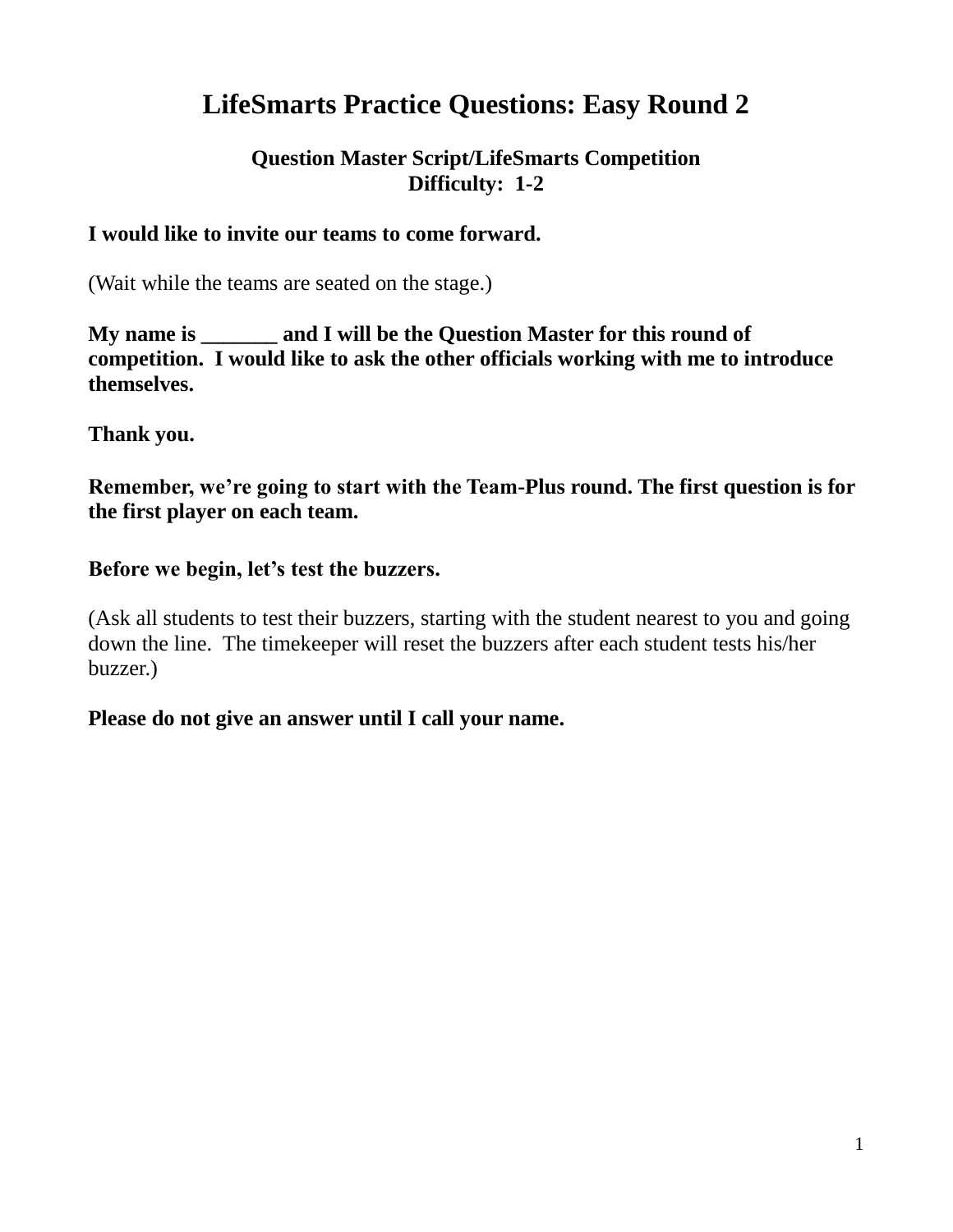# **Team-Plus Question to 1st Player on Each Team**

09865 – Environment

Leaving grass trimmings on your yard instead of throwing them away is an example of which environmental "R"?

Correct Answer: Recycling

Now you have a chance to add five more points to your score. You can work with your teammates on this one.

## **1st Follow-Up Question:**

20702 – Environment

Aside from leaving grass trimmings on your yard, name another way you can reduce or reuse the volume of yard waste.

Correct Answer: Create a compost pile; participate in community yard waste collection service

(if question answered correctly: )

For five more points,

#### **2nd Follow-Up Question:** 00362 – Environment

Because they can all decompose naturally, grass clippings, branches and weeds are all examples of what type of yard waste?

Correct Answer: Biodegradable yard waste; compostable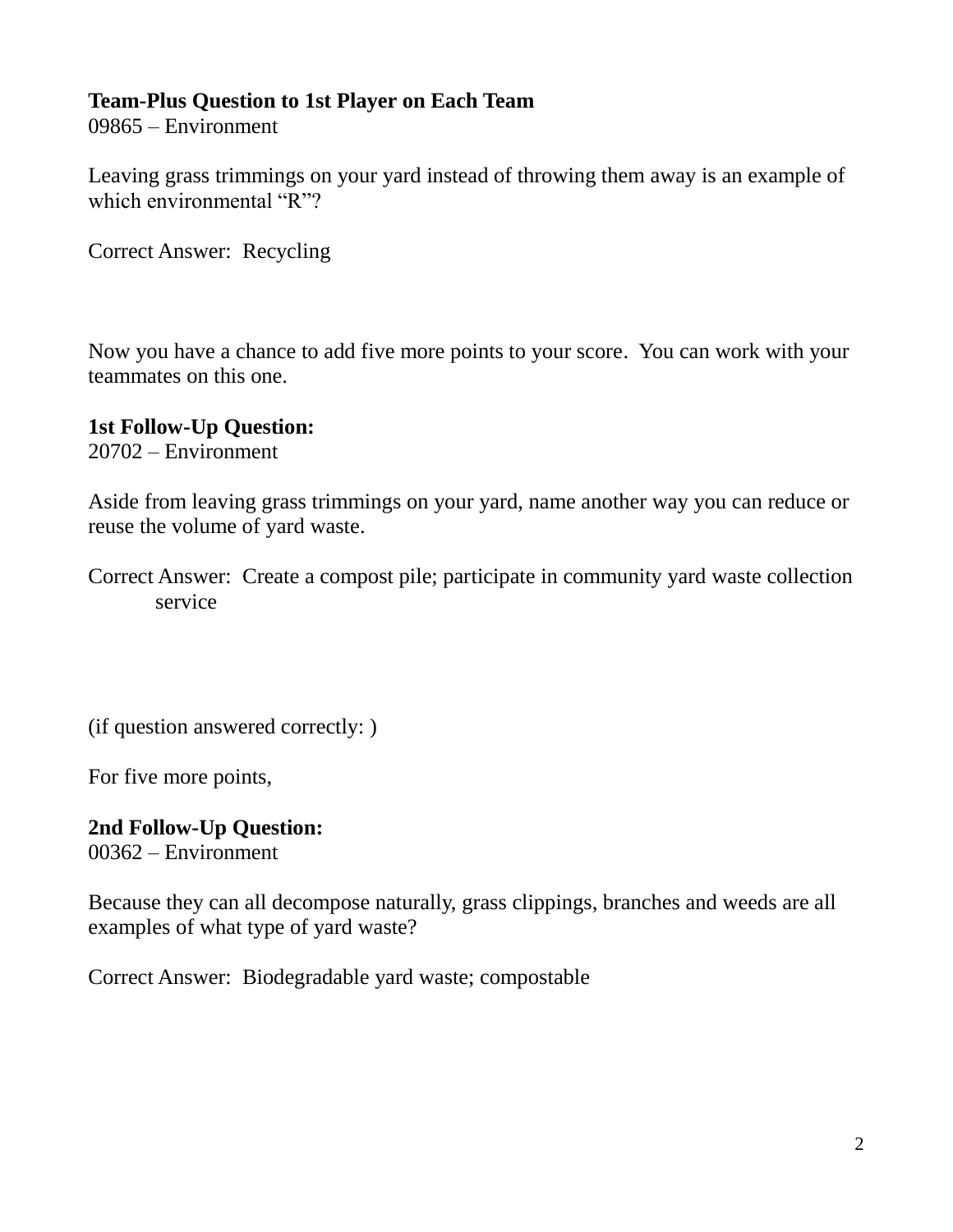# **Team-Plus Question to 2nd Player on Each Team**

11390 – Technology

VoIP, or Voice over Internet Protocol, allows you to make telephone calls using what?

Correct Answer: An Internet broadband connection; the Internet

Now you have a chance to add five more points to your score. You can work with your teammates on this one.

## **1st Follow-Up Question:**

16387 – Technology

You are using VoIP to make a phone call to your mom's landline phone. Name one piece of equipment your mom needs to have in order to take your call.

Correct Answer: A standard telephone

(if question answered correctly: )

For five more points,

**2nd Follow-Up Question:** 16400 – Technology

If you sign up for VoIP service that works directly from your computer, besides a broadband Internet connection, name one other piece of special equipment you will need to have on your computer in order for VoIP to work:

Correct Answer: Software; microphone; speakers; sound card; cable modem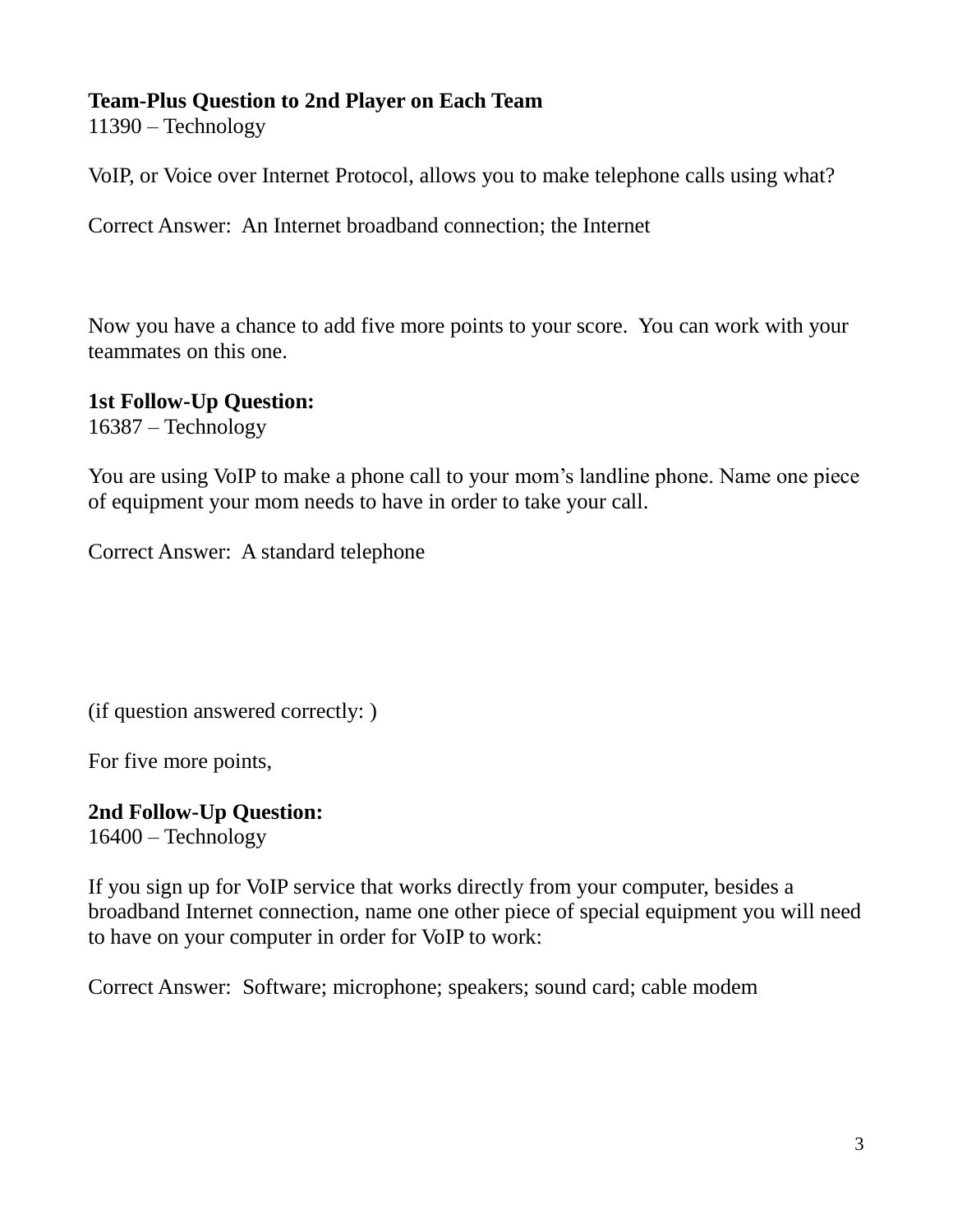# **Team-Plus Question to 3rd Player on Each Team**

09068 – Personal Finance

Name two reasons workers get injured in the workplace:

Correct Answer: Unsafe work environment; unsafe equipment; toxic chemicals; too little or no safety training; employee carelessness; employer failure to ensure safety or to comply with laws

Now you have a chance to add five more points to your score. You can work with your teammates on this one.

# **1st Follow-Up Question:**

06844 – Personal Finance

What is one thing that can be done to prevent injuries at work?

Correct Answer: job training; wearing protective equipment/clothing; know your environment/dangers in the workplace; know the safety and labor laws

(if question answered correctly: )

For five more points,

# **2nd Follow-Up Question:**

07753 – Personal Finance

What federal agency requires employers to maintain records of workplace injuries and illnesses?

Correct Answer: The Occupational Safety and Health Administration; OSHA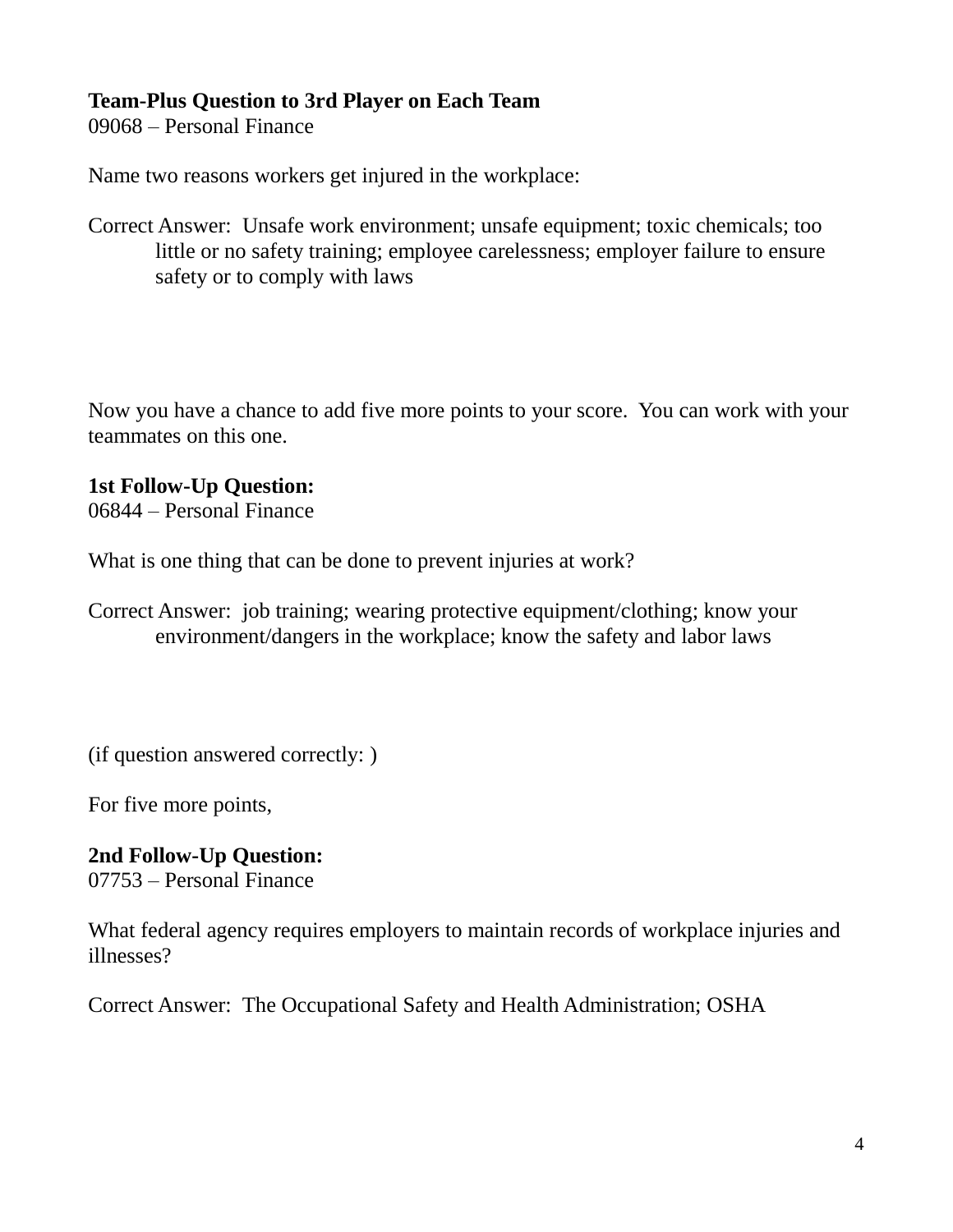# **Team-Plus Question to 4th Player on Each Team**

04217 – Consumer Rights

What court handles civil claims where small amounts of money are in dispute?

Correct Answer: Small claims court; Conciliation Court; (your state may have a different name)

Now you have a chance to add five more points to your score. You can work with your teammates on this one.

# **1st Follow-Up Question:**

08133 – Consumer Rights

If a person does not like the legal decision she received from a lower court, and asks a higher court to reverse the decision, the person is filing:

Correct Answer: An appeal

(if question answered correctly: )

For five more points,

# **2nd Follow-Up Question:**

04220 – Consumer Rights

You are ordered to appear in court at a specific time on a specific date to testify in a case. The notice served to you is called a:

Correct Answer: Subpoena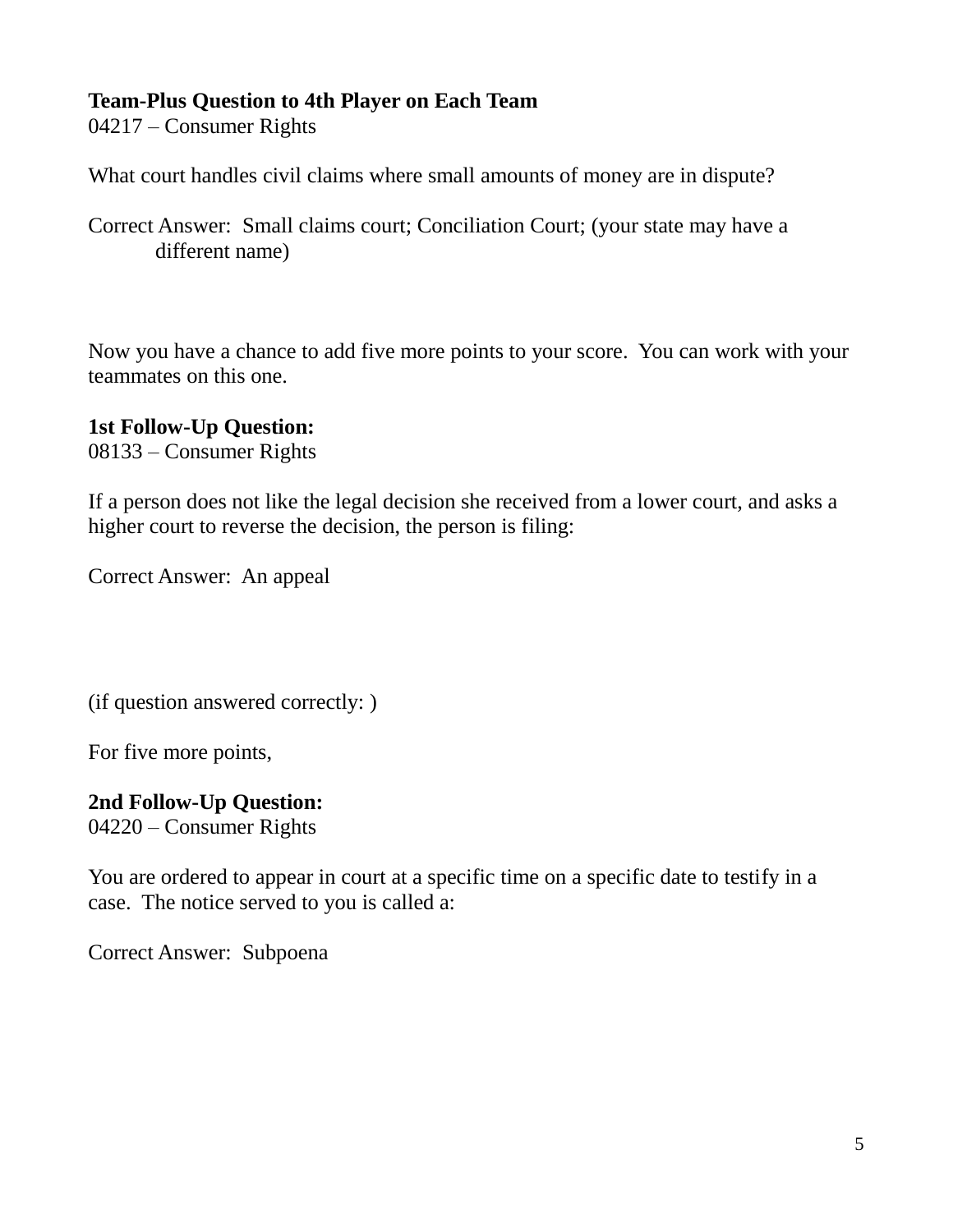(End of Team Questions)

# **Great round! Let's check the scores.**

(Read the scores or ask the scorekeeper to read the scores.)

**Do we have any alternates?** (Wait for alternates to be seated.)

**The next round is the challenge round.** 

**Thank you.**

**Remember: you may buzz in at any time during the question. However, I will stop reading the question when you buzz in.**

**Please do not give an answer until I call your name.** 

**Correct answers are worth 10 points. There are 15 questions, so it's still anyone's game!**

**Let's begin.**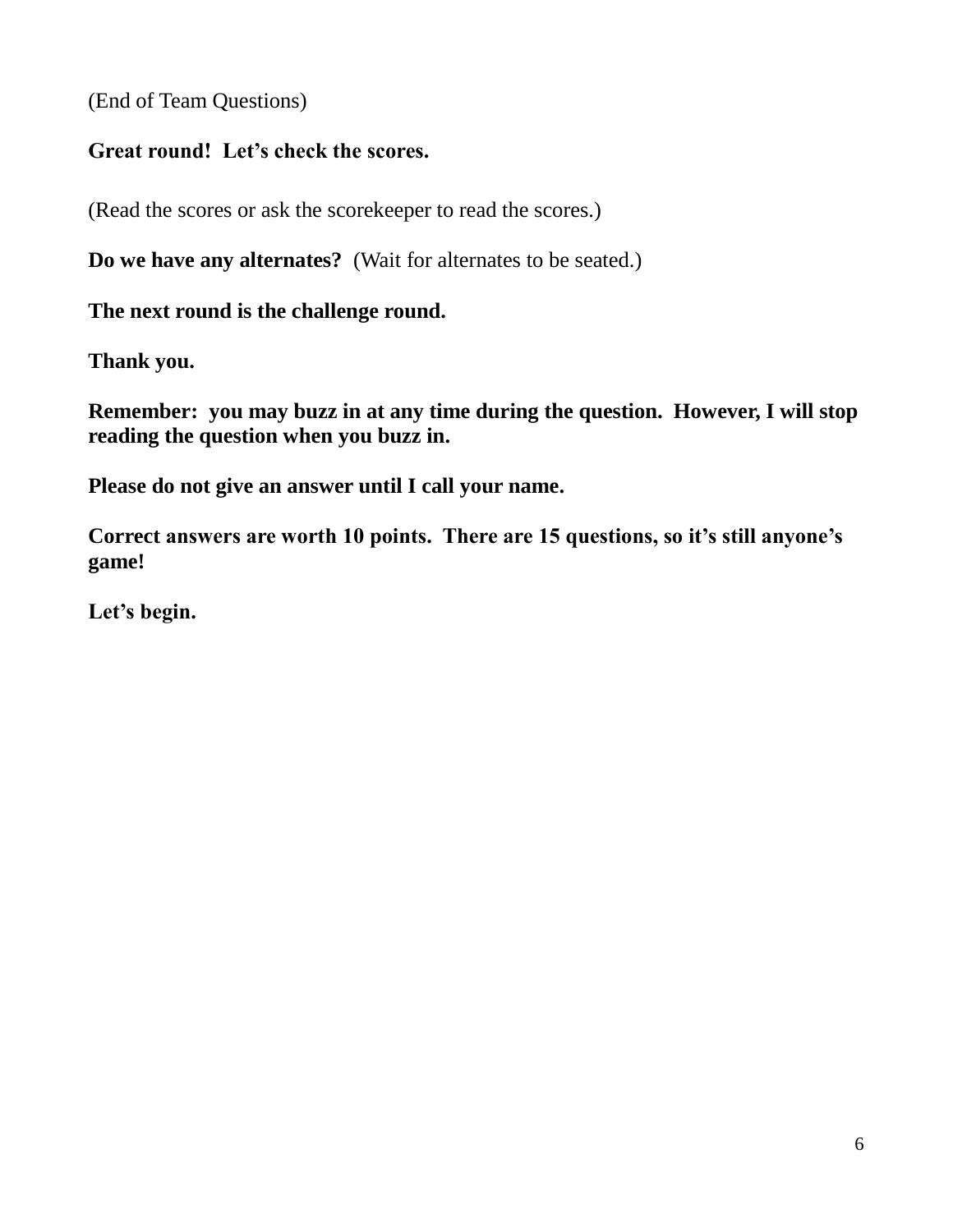17458 – Technology

The local telephone company to a local or regional calling center routs calls to this number. A referral specialist will match a caller's needs to available resources, and refer them to an agency or organization that can help. What is the number?

Correct Answer: 211

## **Challenge Question 2**

20806 – Consumer Rights

If a scammer takes advantage of you through an Internet auction site and you wish to report this to the federal government, which agency would you contact?

Correct Answer: The FTC; the Federal Trade Commission

#### **Challenge Question 3**

03780 – Environment

When homes are not connected to a municipal sewer system, this underground tank collects waste:

Correct Answer: Septic tank

#### **Challenge Question 4**

10549 – Health and Safety

Under U.S. food labeling laws, a product with one-third fewer calories than the reference product may be labeled with what term?

Correct Answer: Light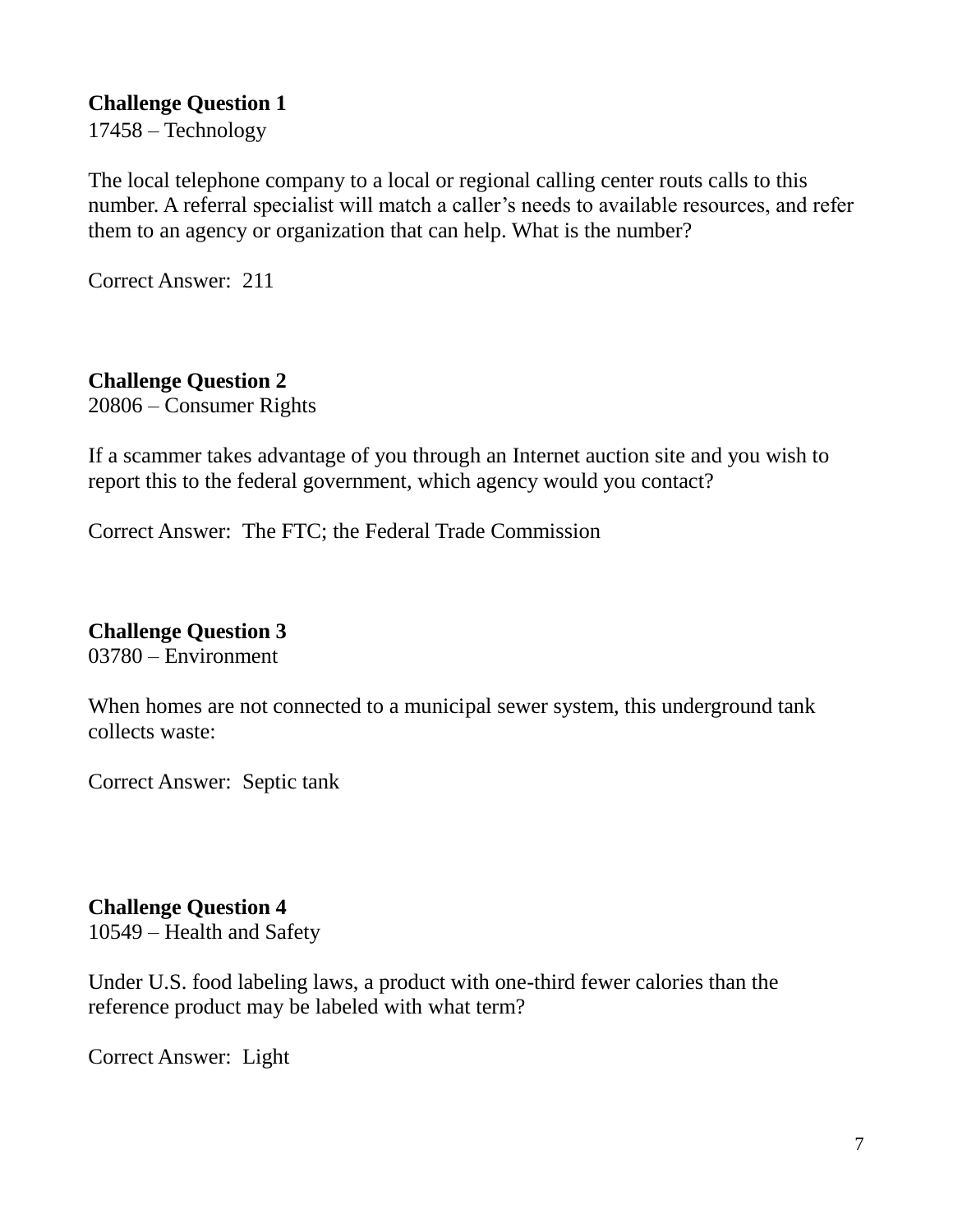13294 – Personal Finance

A business will pay income taxes to what level of government?

Correct Answer: State government; federal government

# **Challenge Question 6**

02160 – Consumer Rights

Your favorite peanut butter is sold in 2 sizes. The 36-ounce jar is six dollars. The 24 ounce jar is three dollars. Which is the best buy per unit?

Correct Answer: The 24-ounce jar

# **Challenge Question 7**

17280 – Health and Safety

"This is a test. This is only a test." When you hear these words this is a test of what system?

Correct Answer: EAS; the Emergency Alert System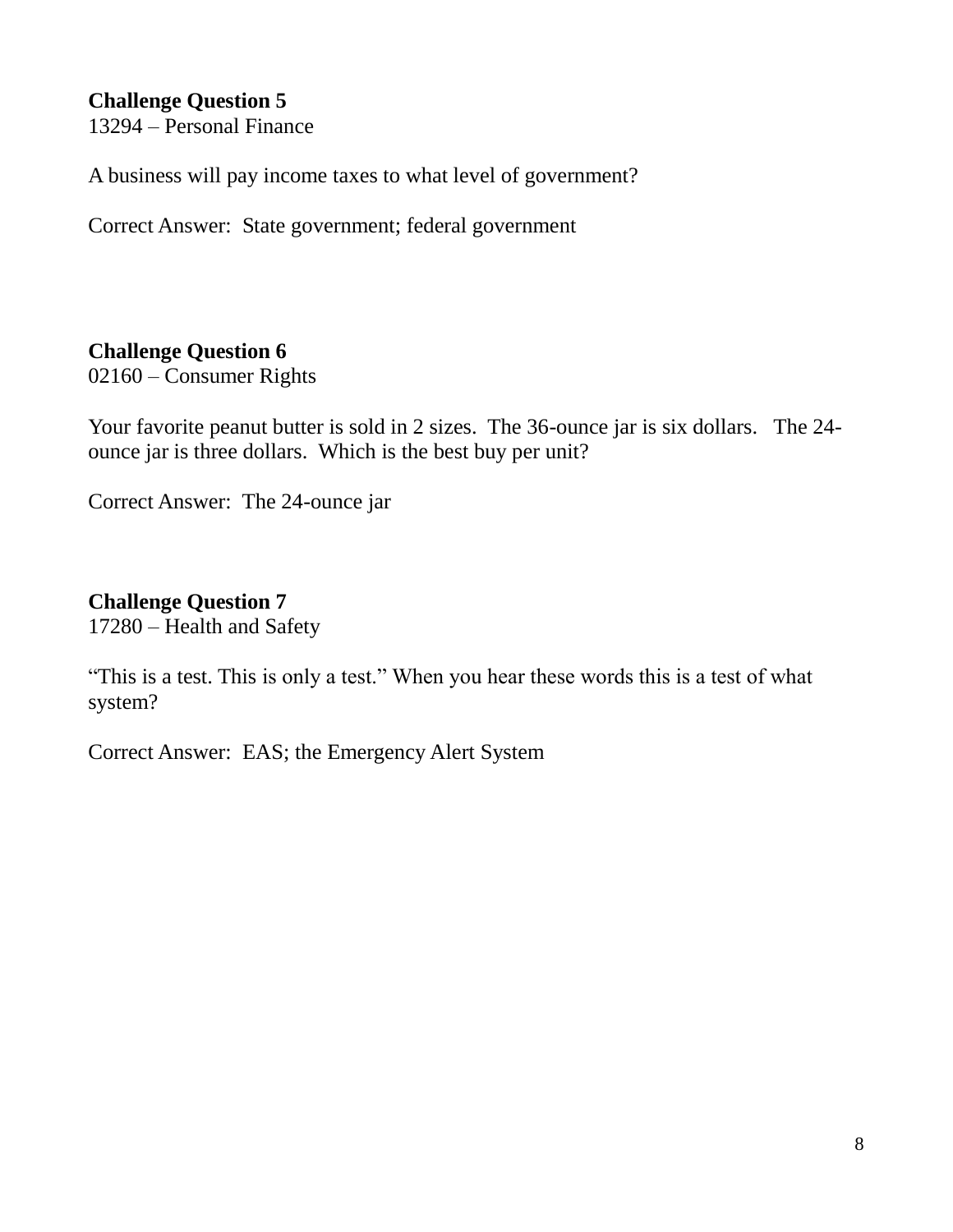# **Question Master Script**

# **We're halfway through the Challenge Round, so let's stop and check the scores.**

(Ask the scorekeeper to give the scores.)

# **There are eight questions remaining. Good luck teams!**

**Let's continue.**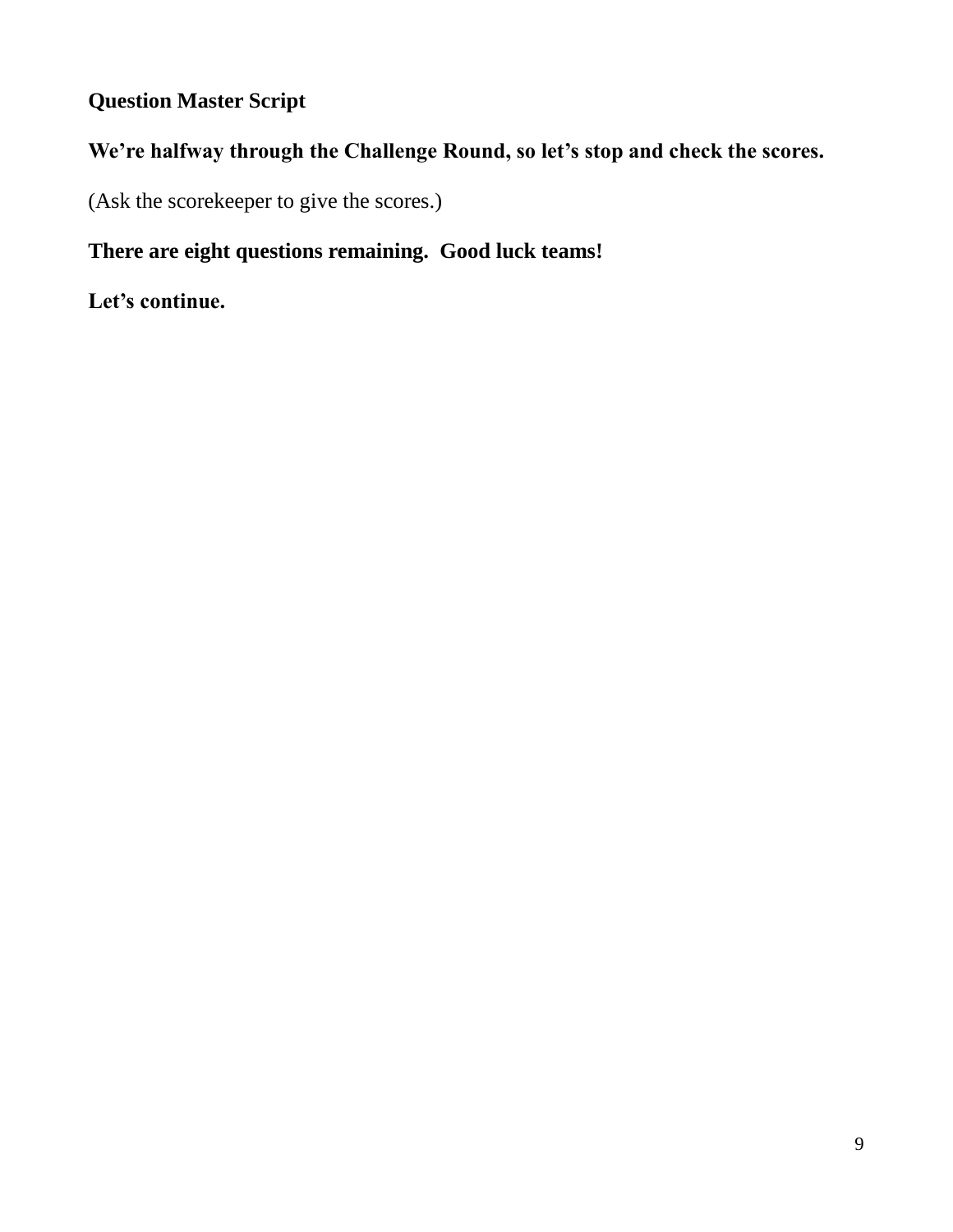999 – Healthy & Safety

Zapping kitchen sponges in this small appliance for two minutes at full power kills 99% of all living germs and bacterial spores:

Correct Answer: Microwave; microwave oven

# **Challenge Question 9**

14923 – Technology

You try to open a file but it is corrupted. What does this mean?

Correct Answer: It is so badly damaged the computer cannot read it

## **Challenge Question 10**

00843 – Consumer Rights

Goods and services taken outside of the country for sale are called:

Correct Answer: Exports

# **Challenge Question 11**

08026 – Health & Safety

Kiwis, oranges, papayas and red peppers are all good sources of this Vitamin:

Correct Answer: Vitamin C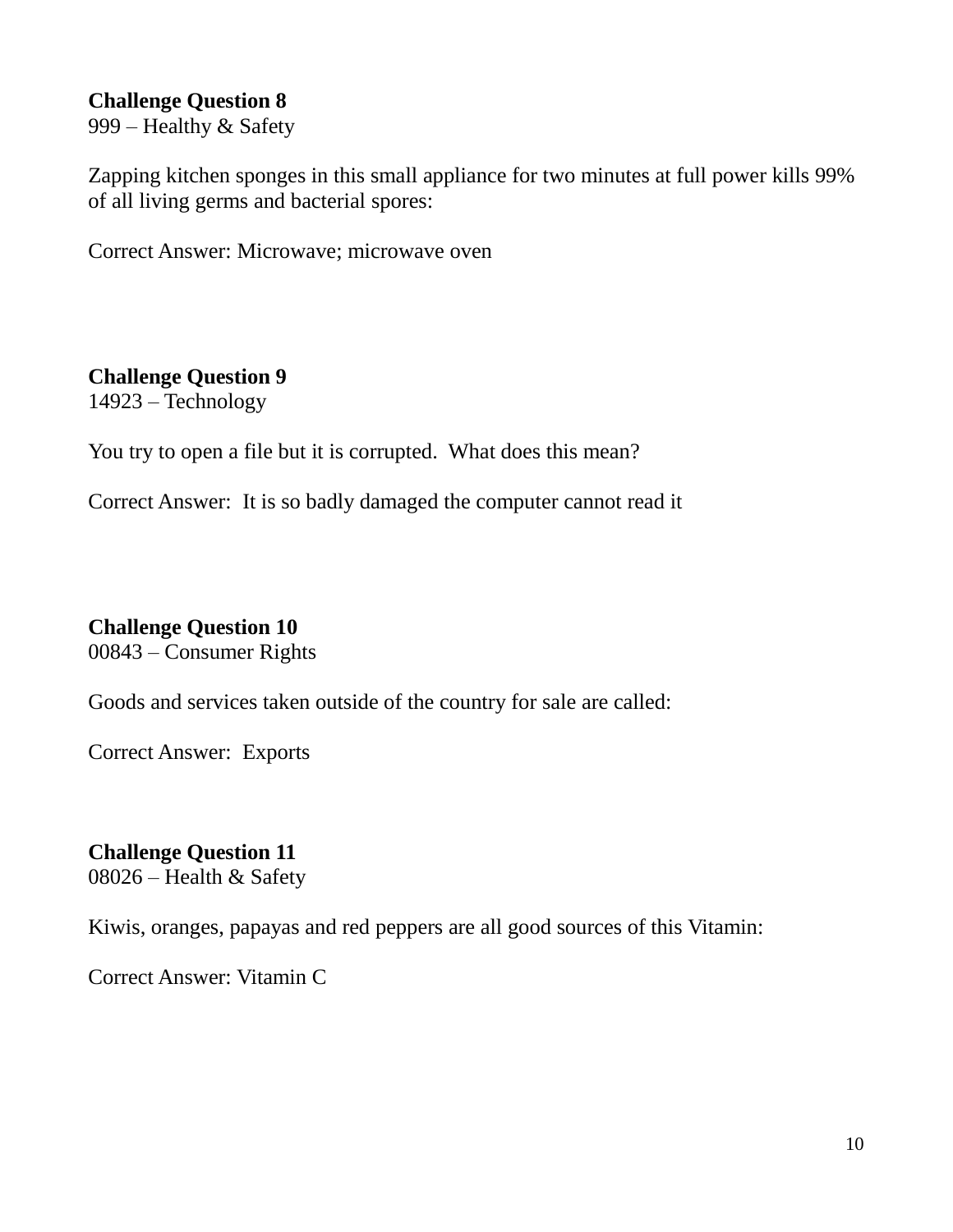20206 – Health and Safety

Some NSAIDs, a group of anti-inflammatory medications, are sold over-the-counter. Name the active ingredient in one such medication:

Correct Answer: Aspirin, ibuprofen, naproxen (naproxen sodium), ketoprofen

# **Challenge Question 13**

15510 – Personal Finance

A 401(k) plan is one that allows employees to set aside money for what life event?

Correct Answer: Retirement

# **Challenge Question 14**

02811 – Technology

What does the computer term RAM stand for?

Correct Answer: Random access memory

# **Challenge Question 15**

05955 – Environment

What U.S. law protects plants and animals that are in danger of disappearing forever?

Correct Answer: ESA; Endangered Species Act